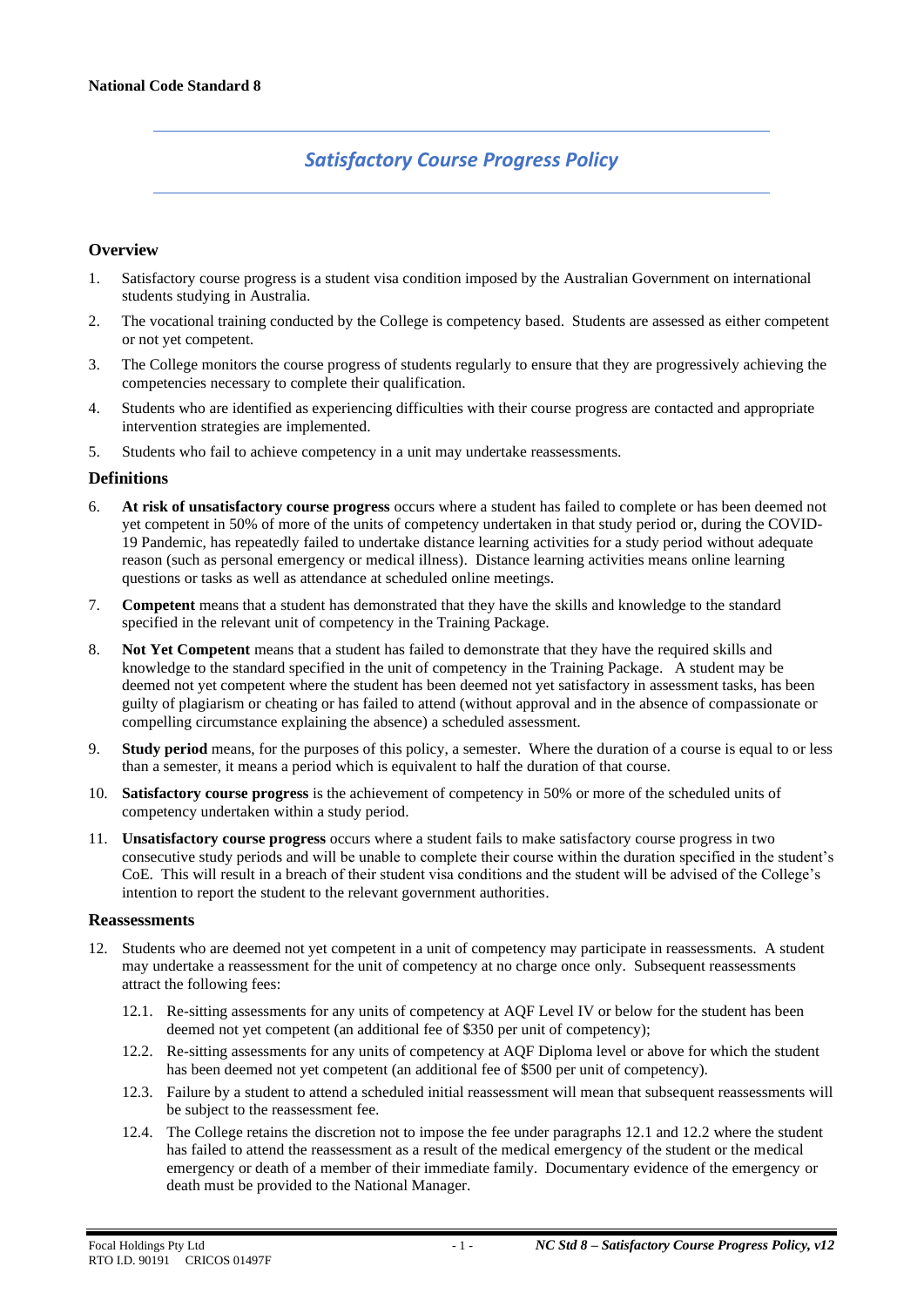# **Monitoring During the COVID-19 Pandemic**

- 13. During the COVID-19 Pandemic, the College has transitioned to distance education for most of its learning while conducting assessments on site when it is safe to do so. The progress of students continues to be monitored by the College during the pandemic. The purpose of this monitoring is to:
	- 13.1. identify any students who are at risk of not completing their course within the expected duration. These students are contacted by the College. Refer to the *Study Duration Policy***;**
	- 13.2. identify any students who have failed to complete their distance learning activities, including failing to answer questions on the moodle, repeatedly failing to participate in scheduled zoom activities, failing to reply to contact by the College in the forms of email or telephone contact by their trainer; and
	- 13.3. review the progress of students subject to an intervention strategy.
- 14. The College understands that distance education may represent a challenge for students. Accordingly, monitoring of students will occur during this period by:
	- 14.1. Trainers reviewing the progress of their students each fortnight, complete and submit ADM71 and ADM72 Forms to the National Manager fortnightly;
	- 14.2. The National Manager will review ADM71 and ADM72 Forms in the week following submission and will contact any students identified as being at risk of failing to make satisfactory course progress.
- 15. The manner of contacting students, maintaining their enrolment and all other provisions of this policy continue to apply during this pandemic.
- 16. After normal operations resume, the monitoring of students will resume again in the manner described in the section below titled 'Monitoring'.

# **Monitoring**

- 17. The earlier a student is identified as being 'at risk', the greater the chances that appropriate support services may be implemented to assist that student in successfully completing their course. Student course progress is regularly monitored and assessed throughout the study period by trainers, training coordinators and the National Manager to identify students 'at risk' of not completing their course within the expected duration on the student's CoE.
- 18. Each month, the National Manager requires the Training Coordinator to provide comments and identify any student who trainers consider are 'at risk' of making unsatisfactory progress. The National Manager is responsible for identifying any students who are 'at risk' of making unsatisfactory course progress.
- 19. The Training Co-ordinator reviews the course progress of students at the end point of each study period. The purpose of this review is to:
	- 19.1. identify any students who are at risk of not completing their course within the expected duration. These students are contacted by the College. Refer to the Study Duration Policy;
	- 19.2. identify any students who have not made satisfactory course progress for that study period; and
	- 19.3. review the progress of students subject to an intervention strategy.
- 20. At the end of the study period, the Training Co-ordinator compiles a report of students who:
	- 20.1. have made unsatisfactory course progress for that study period;
	- 20.2. are at risk of not completing their studies within the expected duration; and
	- 20.3. are under an intervention strategy (see below) and notes their progress.
- 21. This report must be provided to the National Manager prior to the commencement of the following study period.

### **Identifying 'At Risk' Students**

- 22. Trainers and staff use a variety of indicators to identify students 'at risk' of making unsatisfactory progress. The College considers students to be 'at risk' of making unsatisfactory progress if they:
	- 22.1. have been marked 'not yet competent' in a unit of competency;
	- 22.2. consistently lack engagement or active participation during lessons;
	- 22.3. are routinely absent from scheduled classes;
	- 22.4. have persistent difficulties in English communication which have not improved as a result of the College's support services;
	- 22.5. regularly request extensions of class work or assignments;
	- 22.6. regularly failed to complete their offsite study requirements;
	- 22.7. have communicated an issue to their trainer or other College staff which may have a significant impact on their ability to participate in scheduled course lessons and activities;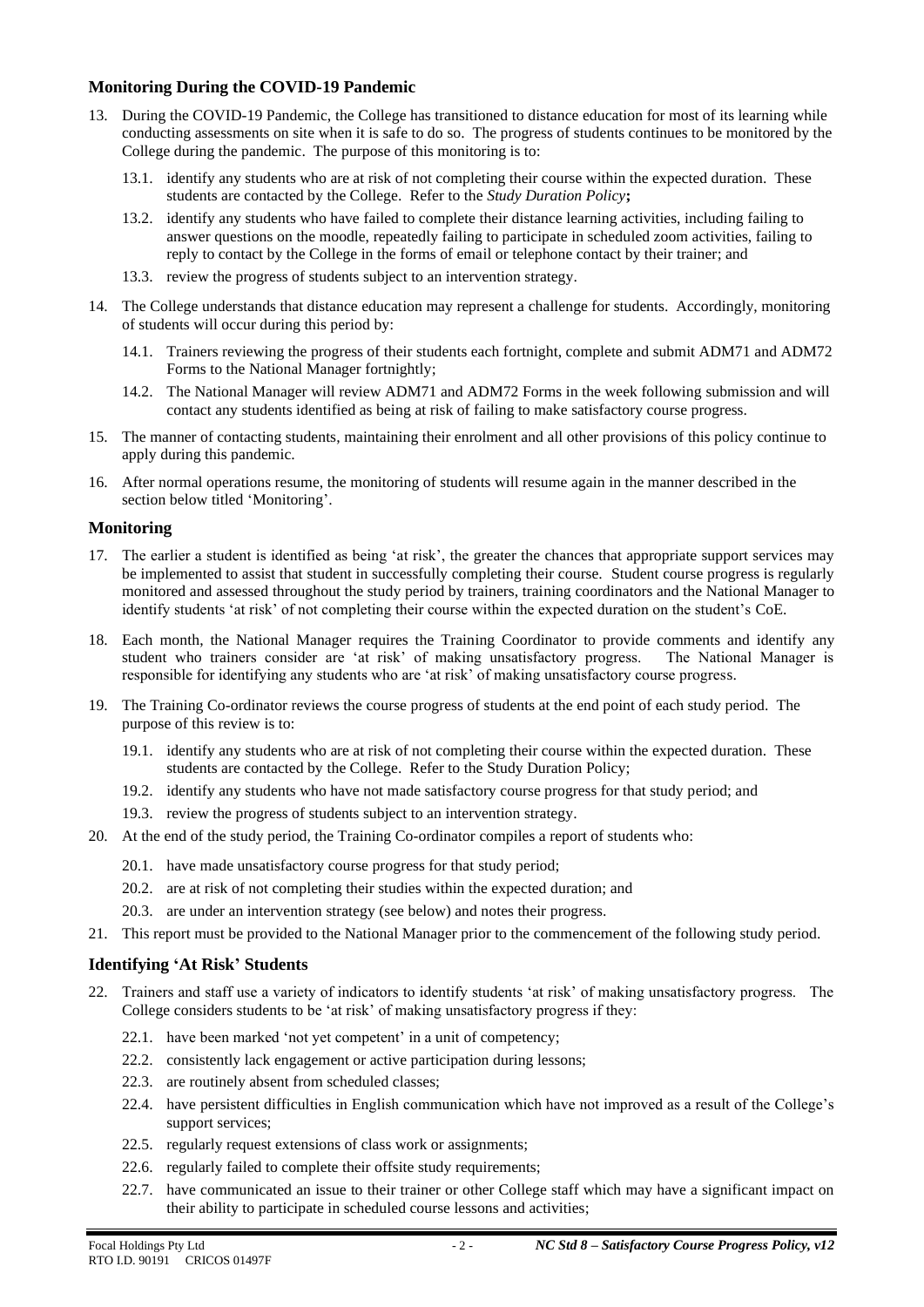22.8. fail to attend at least 50% of scheduled work placement hours other than by reason of sickness or approved leave

# **Initial Contact with Students**

- 23. Students identified as being at risk of unsatisfactory course progress are contacted in writing by the College.
- 24. The National Manager is responsible for issuing the Unsatisfactory Course Progress Warning Letter to students. This letter will advise the student that they are at risk of being reported to the relevant government authorities through PRISMS. The letter will request the student to make an appointment with the National Manager for an intervention strategy to be implemented. Refer Intervention Strategy Policy.
- 25. A copy of the letter issued to students is kept on the student's file.
- 26. It is the student's responsibility to contact the College to arrange an appointment for an intervention strategy meeting. The meeting between the student and Training Coordinator or National Manager should occur promptly and within 4 weeks of the date of issue of the warning letter.
- 27. The intervention strategy developed with the student (and other relevant trainer if appropriate) is noted by the National Manager in the Intervention Strategy Register and a note of the intervention is made on the student's file and a copy given to the student. The National Manager advises the Training Co-ordinator of the agreed intervention strategy.
- 28. Reference should be made to the College's Intervention Strategy Policy for further information about the types of intervention that may be planned to assist at risk students. Possible intervention strategies include (but are not limited to) providing additional tuition for the students, requiring students to submit assessments within a specified timeframe, arranging for counselling sessions to assist with any personal difficulties.
- 29. The student is monitored on the intervention strategy at the end of each study period by the Training Manager.

# **Course Progress Review**

- 30. The Training Coordinator and National Manager will continue to monitor the course progress of a student with an intervention strategy for the remainder of the current study period and, if required, into the next study period.
- 31. A student who demonstrates competency in 50% or more of the units of competency undertaken in the current study period (in which they were identified as being 'at risk'), or in the next study period, they will no longer be considered 'at risk' and the intervention strategy may cease.
- 32. If an 'at risk' student subsequently fails to achieve competency in 50% or more of the units of competency undertaken in the subsequent study period, the student will be sent a Notification of Intention to Report letter.

# **Further Action and Notification of Intention to Report**

- 33. Where a student is identified as not making satisfactory course progress in a second consecutive compulsory study period, the College reports the student on PRISMS for unsatisfactory course progress.
- 34. Prior to reporting, the National Manager issues a second and final warning letter (Notice of intention to report for unsatisfactory course progress) notifying the student of the College's intention to report the student on PRISMS for unsatisfactory course progress. The notice advises the student that they have a 20 working day appeal period in which to lodge an appeal.
- 35. The Notification of Intention to Report letter issued to a student:
	- 35.1. warns the student of the College's intention to report them to the relevant government authorities via PRISMS for unsatisfactory course progress;
	- 35.2. advises the student of the reasons for the intention to report; and
	- 35.3. advises the student of their right to access the College's complaints and appeals process within 20 working days in accordance with the College's Complaints and Appeals Policy.
- 36. A copy of the letter issued to students is kept on the student's file.

### **Maintenance of Student Enrolment**

37. The student's enrolment will be maintained during the complaints and appeals period as set out in the College's Complaints and Appeals Policy.

### **Reporting a Student**

- 38. The College will not report any student until the full 20 working day appeal period has expired and the student has not lodged an appeal.
- 39. The National Manager will report a student on PRISMS for unsatisfactory course progress only when:
	- 39.1. all internal and external complaints processes have been exhausted and the outcomes of these processes support the College's position;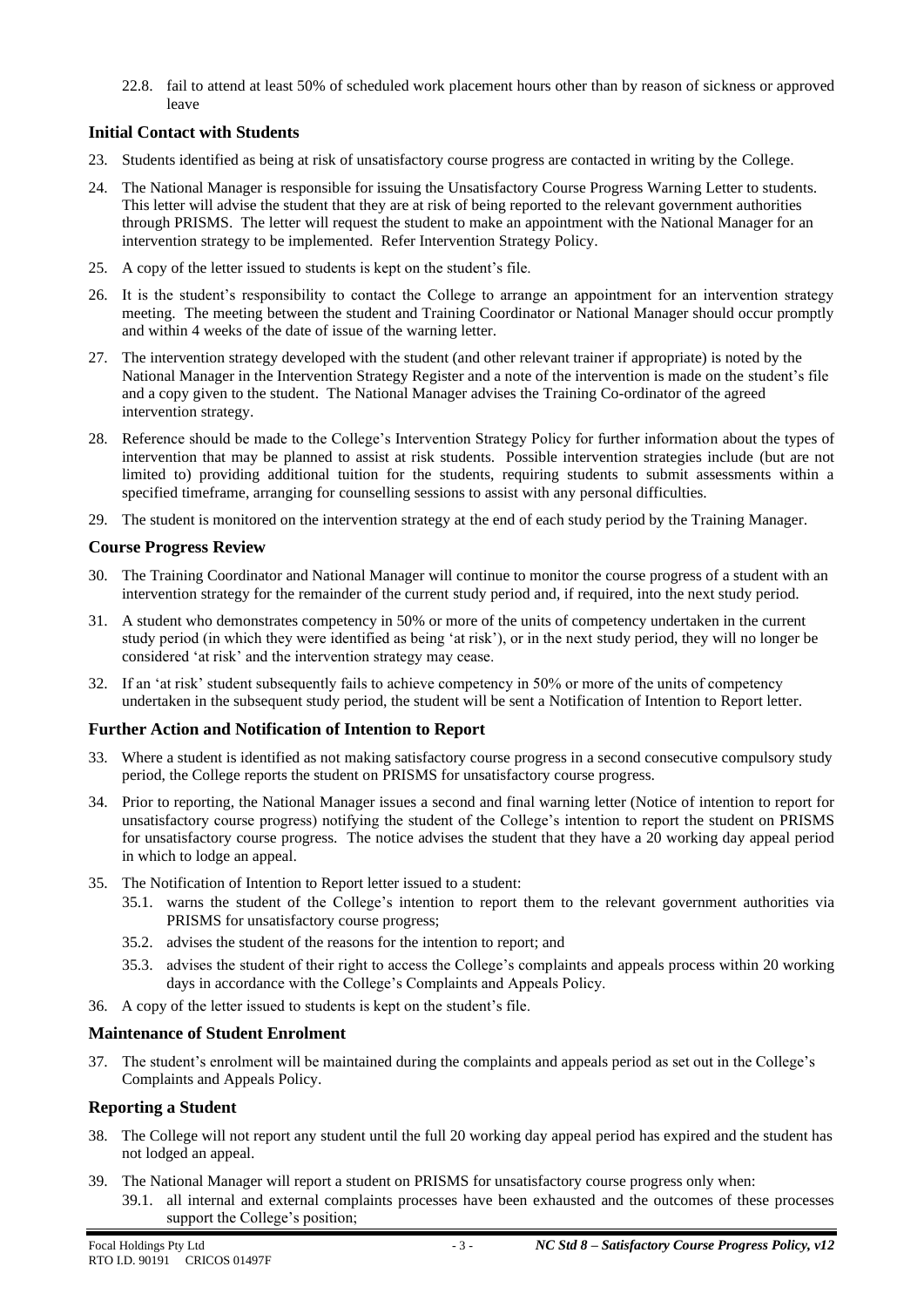- 39.2. the student has elected not to access the internal complaints and appeals process within the 20-working day period;
- 39.3. the student has chosen not to access the external complaints and appeals process; or
- 39.4. the student withdraws from the internal or external appeals process and advises the College in writing of their withdrawal.
- 40. Where a student lodges an appeal, the College will not report the student until the appeals process is finished and only where the student has not been successful in their appeal/s.

### **Grounds for Internal Appeal**

- 41. The College will not report a student for unsatisfactory course progress where the student lodges an appeal and demonstrates, during that appeal, that:
	- 41.1. the student's results were recorded incorrectly; or
	- 41.2. compassionate and compelling circumstances apply; or
	- 41.3. an intervention strategy or other policies were not implemented according to the College's documented policies.

### **Reporting to PRISMS**

- 42. The National Manager is responsible for reporting students on PRISMS for failure to achieve satisfactory course progress. A copy of the cancellation is kept on the student's file.
- 43. All reasonable steps will be taken by the National Manager to make the notification on PRISMS within 5 working days of the conditions specified above being met.
- 44. The National Manager is responsible for ensuring that the student's 'studying status' on the database is updated to reflect their cancellation.
- 45. If the outcome of a student appeal is a decision in favour of the student, the College will not report the student and will offer ongoing support services to the student.

#### **Related Policies**

- Intervention strategy policy
- Course duration policy
- Complaints and appeals policy
- Compassionate and compelling circumstances policy
- Assessment policy

### **Related Forms**

• Appeals form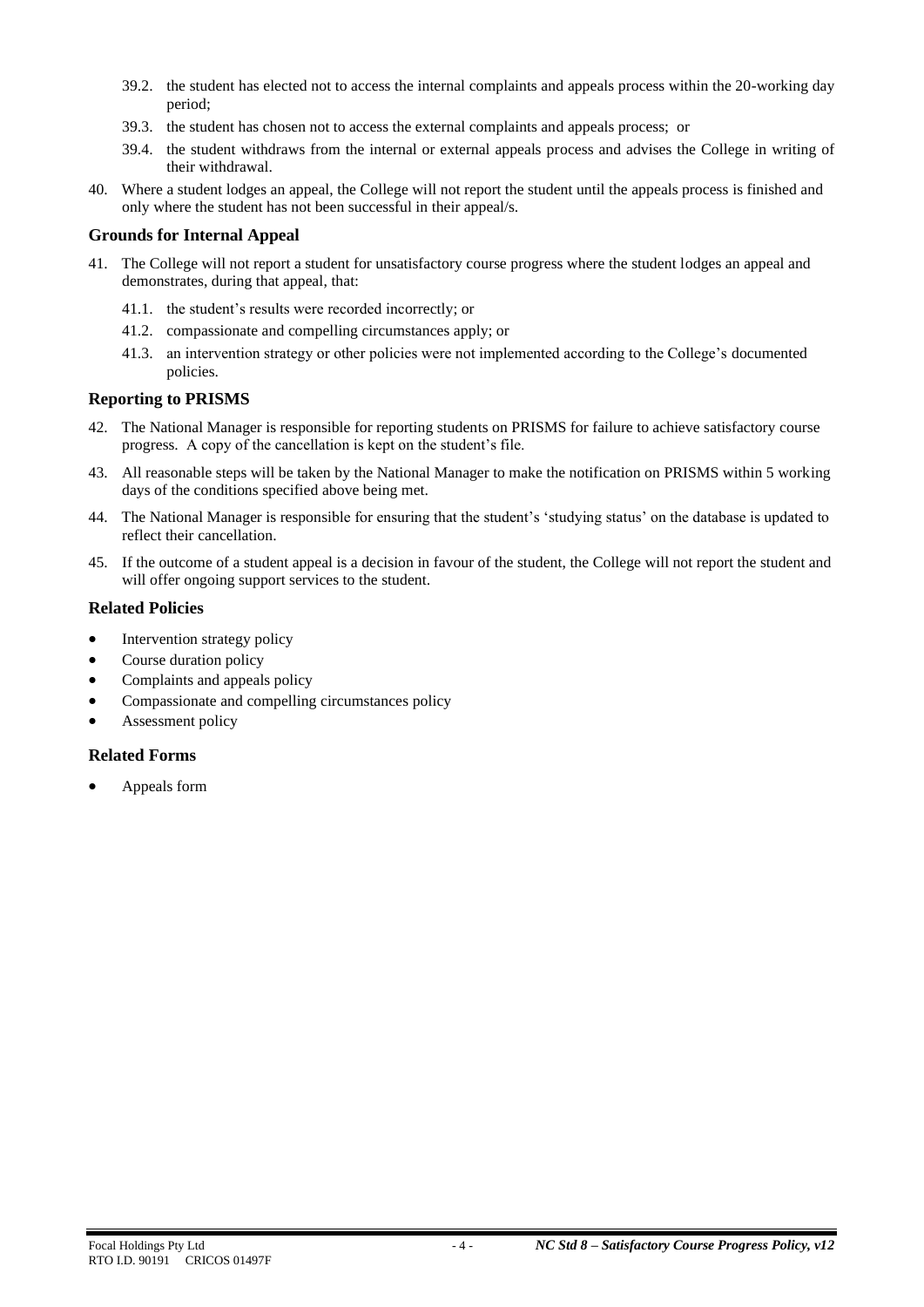